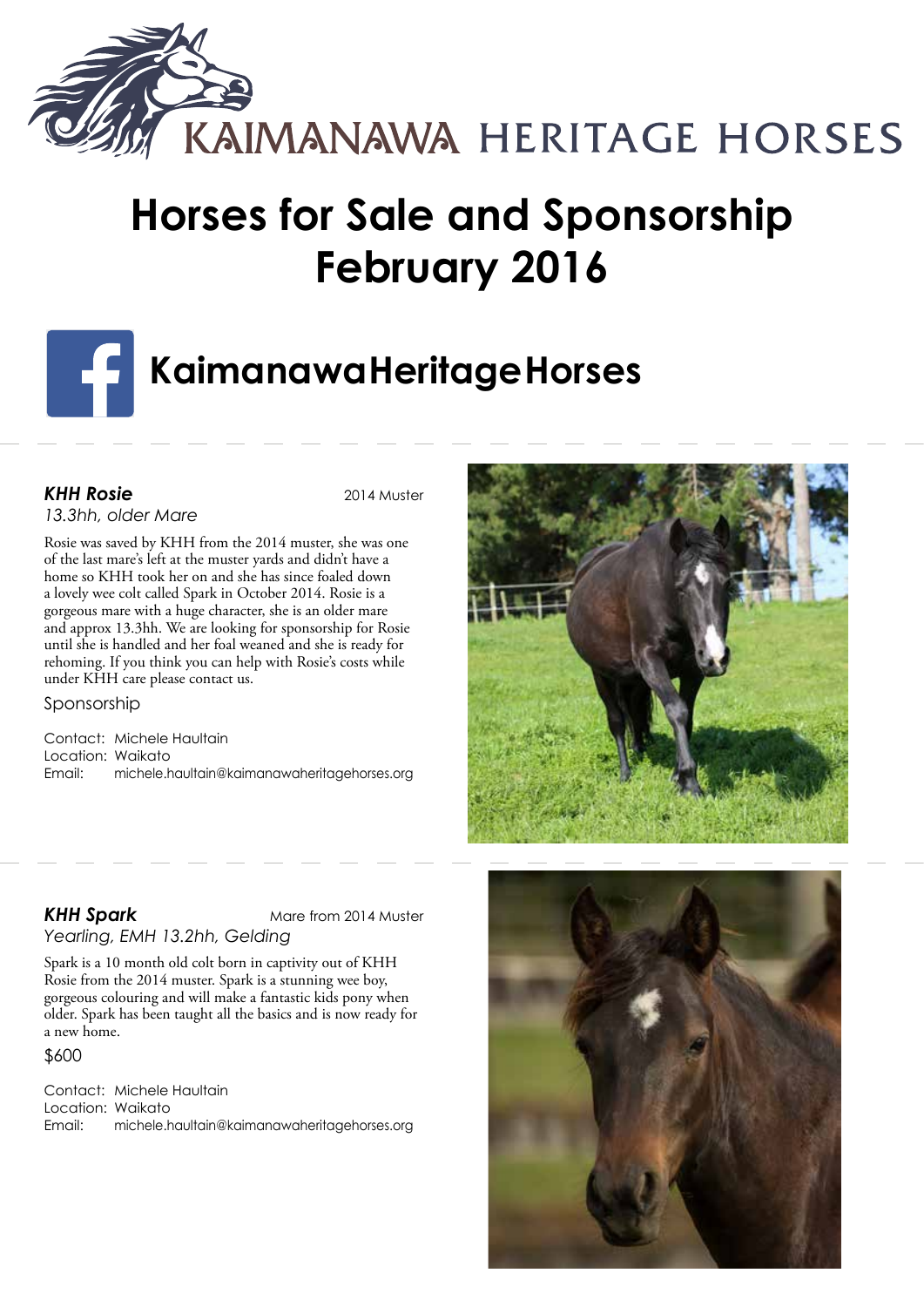*LK Zeta* 2009 Muster

*10yo, 13.2hh, Mare*

Zeta is a 13.2hh, 10yr old mare who is very quiet and well handled. She is looking for an experienced forever home to start her under saddle. She would be perfect for someone wanting to do inhand / lead rein classes to start with.

\$800

Contact: Michele Haultain Location: Waikato Email: michele.haultain@kaimanawaheritagehorses.org



**KHH Tawa** Mare from 2014 Muster *Yearling, EMH 13.2hh, Gelding*

Tawa is a yearling gelding born in captivity from a mare from the 2014 muster. Tawa has the softest, sweetest most gentle nature. He is a very fine build and expected to mature around 13hh. He could do quite well in the show ring.

\$600

Contact: Michele Haultain Location: Waikato Email: michele.haultain@kaimanawaheritagehorses.org



## **KHH Daisy** 1998 Muster *Approx 18yo, 13.2hh, Mare*

Daisy is a lovely bay mare who shows the Exmoor lines of her heritage. She came into KHH care when her owners moved and left her behind. She needs ongoing handling as she has issues from past experiences. If you would be interested in sponsoring towards Daisy's care and receiving regular updates and photos please contact us.

Sponsorship

Contact: Elder Jenks Location: South Auckland Email: elder.jenks@kaimanawaheritagehorses.org Phone: 09-236-4115

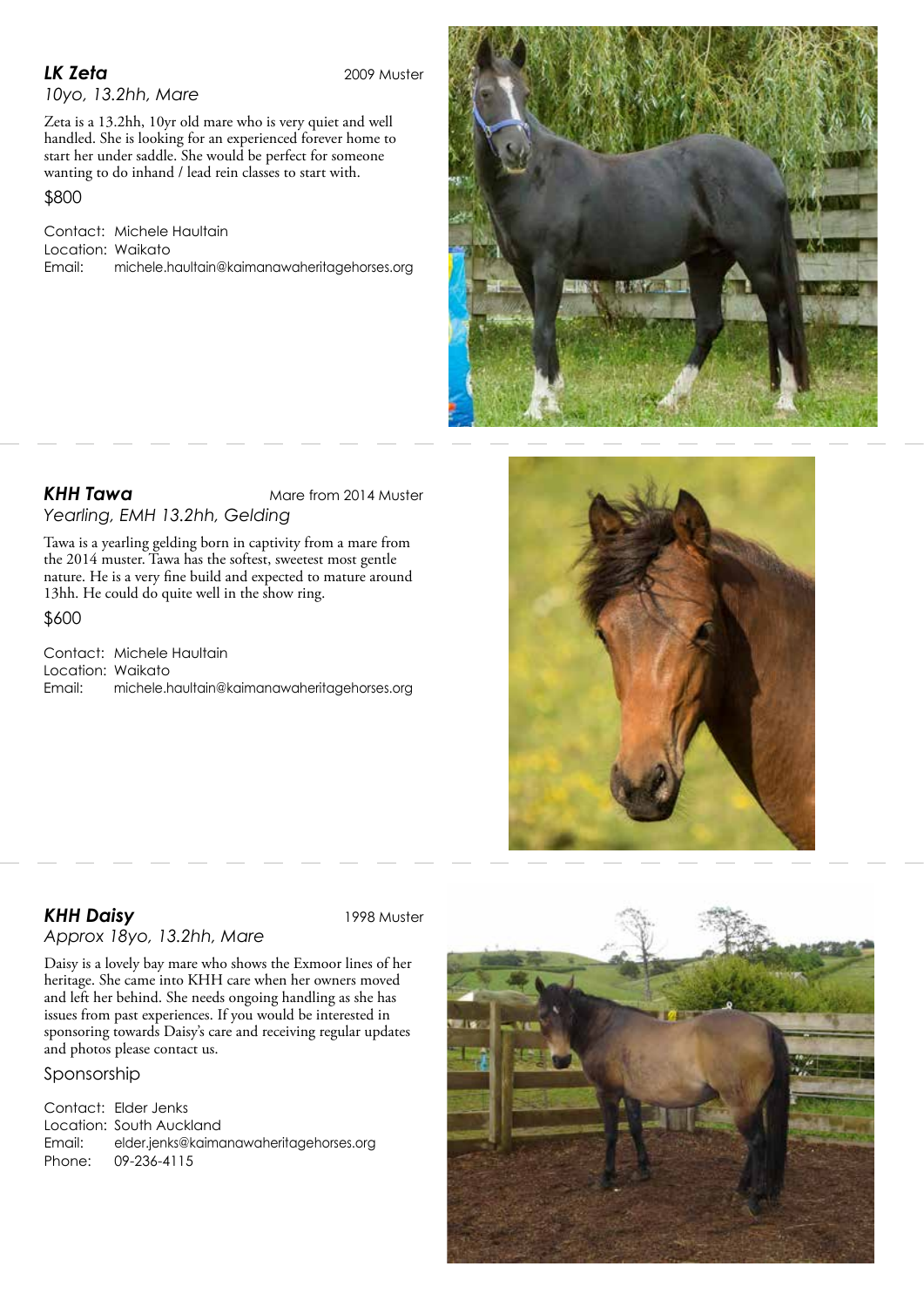**Manu** 2014 Muster

# *2yo, EMH 14hh, Gelding*

Just the most gorgeous pony. Manu is an absolute sweetheart. He's a sensitive little soul, but in time he will make a fantastic 2nd pony for a soft, show rider. This pony could go a very long way in the show ring. He's had a very good start and is ready to begin an in-hand show career while he's growing and maturing. He's very good to handle and take for walks up the road but needs a competent home where he'll be kept as nice and soft to handle, as he is now. Manu will be well worth investing in for the future.

### \$700

Contact: Simone Frewin Location: Northland Email: simone.frewin@kaimanawaheritagehorses.org Phone: 09-431-6111 / 021-738-346



# *KHH Lennox* 2014 Muster

## *5-7yo, approx 13.2hh, to be gelded*

In the process of being handled, and will be gelded as soon as he's ready. Currently grazing with other stallions and geldings behind electric tape. He's needed a little longer than some to settle in after the muster, but could be quite special. More information to come on this one as we get to know him and his education progresses. He has the hallmarks of an amazing games pony.

### \$800

Contact: Simone Frewin Location: Northland Email: simone.frewin@kaimanawaheritagehorses.org Phone: 09-431-6111 / 021-738-346



# **KHH Shiloh** 2014 Muster

*16yo, 14hh, Gelding*

He is now under KHH care and receiving handling. It will be a while until Shiloh is ready to go to a new home so we are looking for sponsorship to help pay for his care while with us. He is a very shy boy and doesn't quite trust humans yet but we

will get there. KHH are looking for sponsorship for Shiloh so we can continue with his care and training until he is ready to be rehomed.

If you would be interested in sponsoring towards Shiloh's care and receiving regular updates and photos please contact us. You would also be welcome to visit him.

### Sponsorship

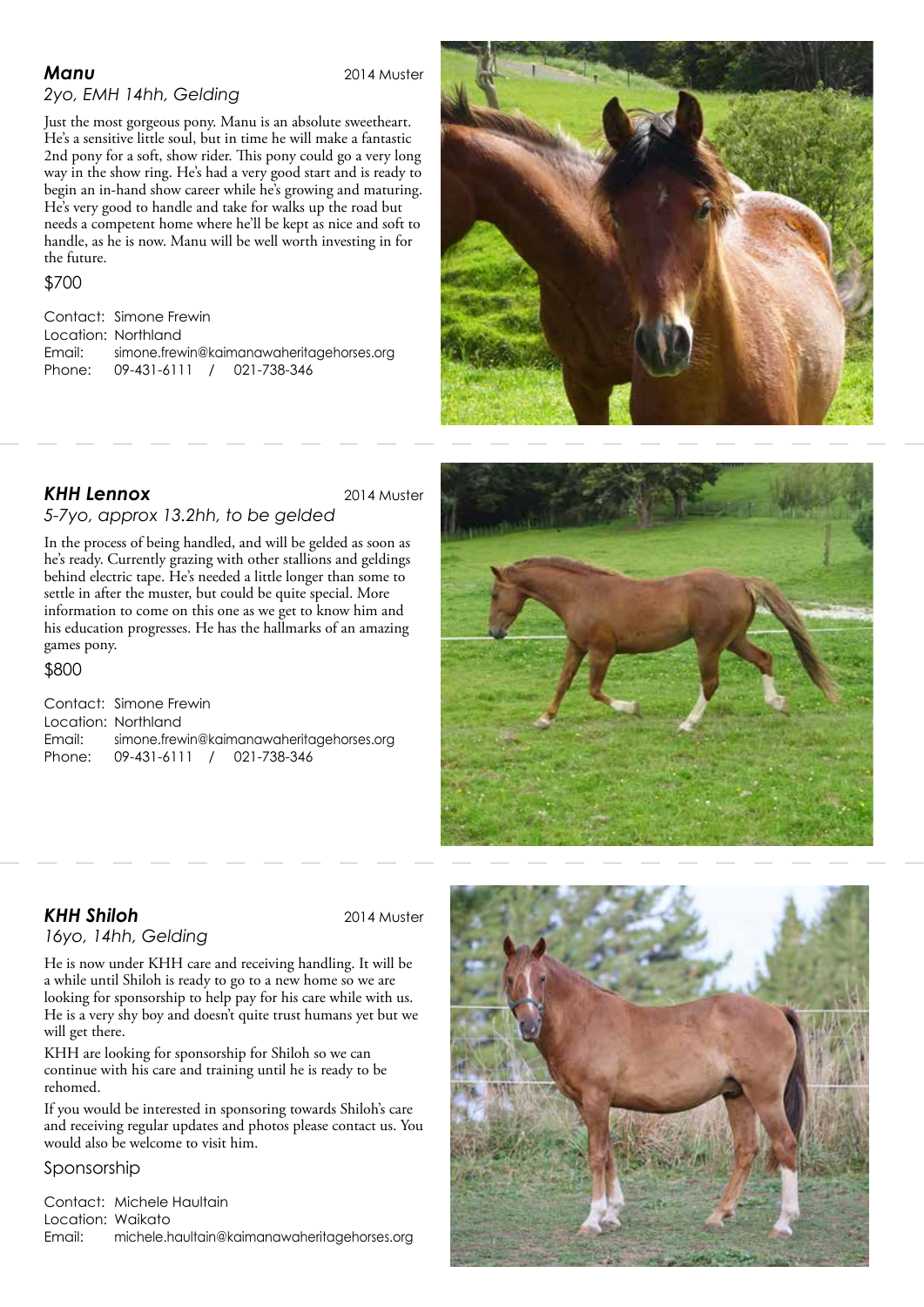*Yearling, EMH 15hh+, Filly*

Twisty is a lovely yearling filly from a 2014 mustered mare. She's a solid girl who's already quite tall, so should mature 15hh+. Leads, ties up, had feet trimmed, drenched, etc. Only for sale to an experienced horsey home with other horses around.

### \$800

Contact: Tracey Thompson Location: Hawkes Bay<br>Email: davetrace@n Email: davetrace@netspeed.net.nz Phone: 06-374-0955



**Beauty** 2014 Muster

### *4yo, 14hh, Mare*

Beauty is a super quiet mare, a bit of a kick along pony. Lovely calm nature, floats, trucks, easy to trim feet, tie up, catch, etc. Been trekking, very laid back. Not suitable for beginners as only young herself, but would suita second pony for someone able to continue her education. Only for sale to an experienced horsey home with other horses around.

### \$4000

Contact: Tracey Thompson Location: Hawkes Bay Email: davetrace@netspeed.net.nz Phone: 06-374-0955

*Princess* 2012 Muster

# *7yo, 14.1hh, Mare*

Princess is from the 2012 muster, and is a rich red-bay with a TB build. In full work, progressing nicely, just started to do a little jumping and loves it. Is establishing a balanced walk, trot, and canter. Can be sensitive so needs an experienced rider. Been used on farm for pleasure riding, and also been out trekking in large numbers. Calm ride, and goes anywhere she is asked. Good to float, truck, trim feet, etc. Very regretful sale to the best of homes only.

### \$2500

Contact: Tracey Thompson Location: Hawkes Bay Email: davetrace@netspeed.net.nz Phone: 06-374-0955



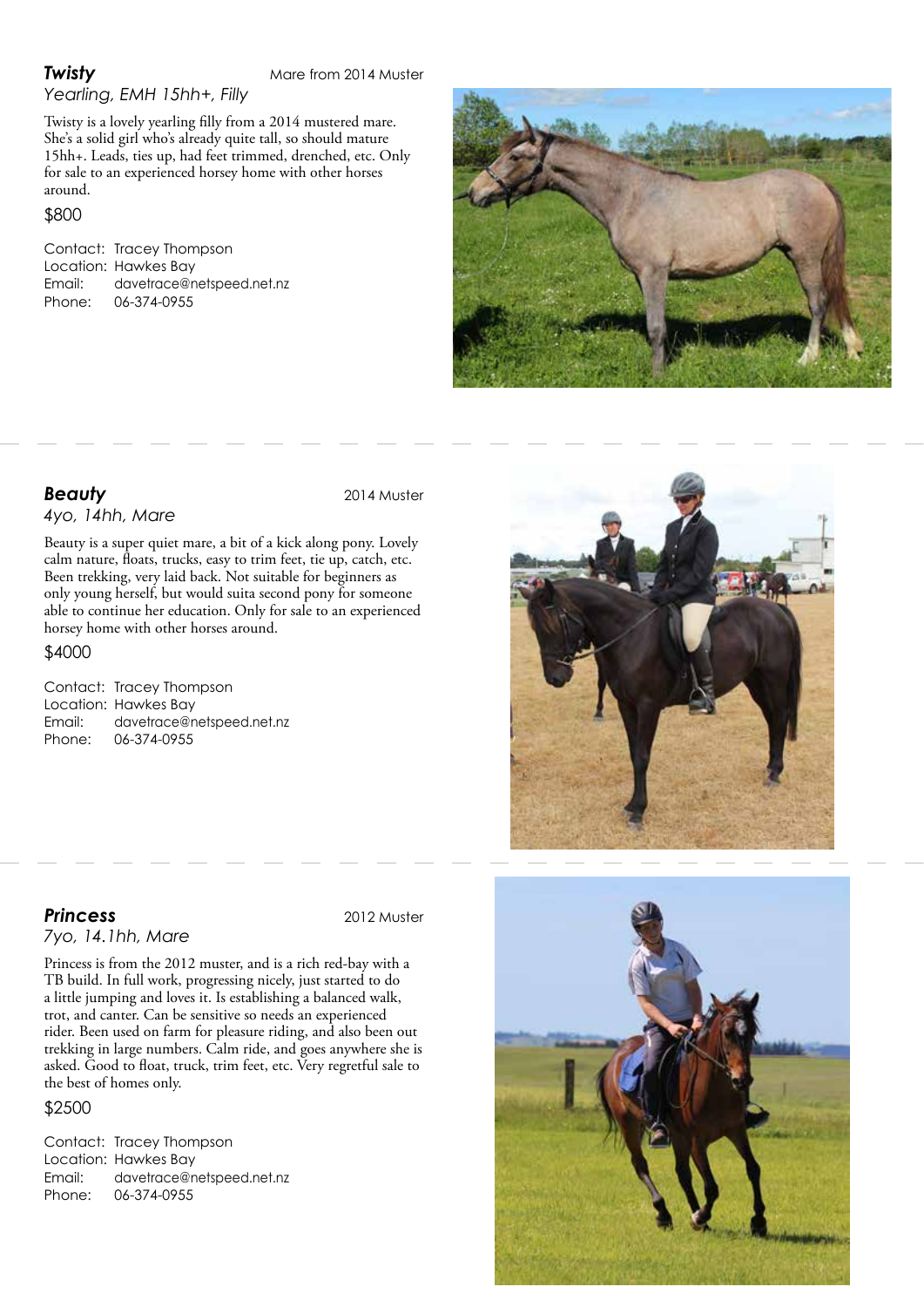# **KHH Heather** 2014 Muster

# *3yo, 13hh, Mare*

Heather came from the 2014 muster, she is just a tiny mare, around 13hh and was heavily in-foal. She is only 3yrs old so this was her first foal. Thankfully she did foal in captivity as she needed help to deliver her foal safely and what a stunning foal she has had. We are looking for sponsorship for Heather until she is handled and her foal weaned and she is ready to be rehomed. If you think you can help with Heather's costs while under KHH care please contact us.

## Sponsorship

Contact: Michele Haultain Location: Waikato Email: michele.haultain@kaimanawaheritagehorses.org

# **Lightening** 2014 Muster

*2yo, EMH 15hh+, Filly*

Lightening is a 2 year old grey filly from the 2014 muster. She is well handled, leads, ties up, had feet trimmed, and regularly drenched. Estimated to mature 15hh+ (Dam is 15.2hh). She is a wind-sucker, but that can be easily managed. Very sweet nature, and likes being around people. Only for sale to an experienced horse home with other horses around.

### \$800

Contact: Tracey Thompson Location: Hawkes Bay Email: davetrace@netspeed.net.nz Phone: 06-374-0955

### **KHH Barney** 2012 Muster *10yo, Gelding*

Barney came into KHH care severely damaged. He has been in KHH care for over a year now and has made huge progress in this time. He is becoming the sweet, lovable horse we know he is. He is an older gelding from the 2012 muster.

In time Barney will be looking for the perfect home as a paddock mate. He is just lovely to have around and to see his cheeky, lovable nature coming out is very rewarding. KHH are looking for sponsorship for Barney so we can continue with his care and training until he is ready to be rehomed. You would be welcome to visit Barney and would get regular updates.

### Sponsorship